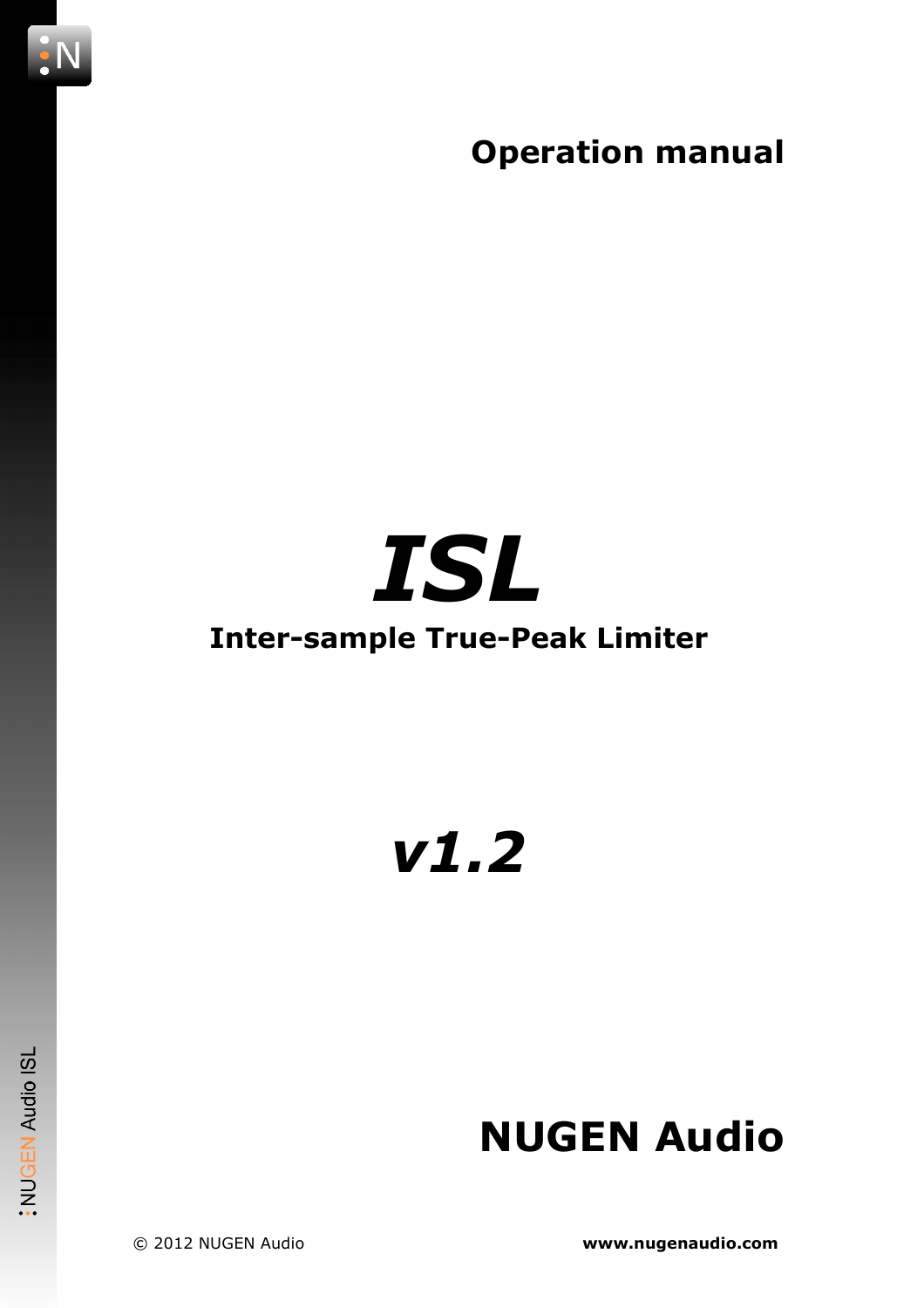

#### Contents Page

| Introduction |                                                                                                                                                         |  |  |
|--------------|---------------------------------------------------------------------------------------------------------------------------------------------------------|--|--|
| Interface    |                                                                                                                                                         |  |  |
|              | General Layout                                                                                                                                          |  |  |
|              | Input metering and adjustment                                                                                                                           |  |  |
|              | $\sum_{n=1}^{\infty}$ and $\sum_{n=1}^{\infty}$ and $\sum_{n=1}^{\infty}$ and $\sum_{n=1}^{\infty}$ and $\sum_{n=1}^{\infty}$ and $\sum_{n=1}^{\infty}$ |  |  |

| Gain reduction and processing options | b |
|---------------------------------------|---|
| Output metering & listen mode         | 8 |
| Set-up options                        | q |
| Utility controls                      |   |
|                                       |   |

| Reporting a Problem | 12 |
|---------------------|----|
|                     |    |
|                     |    |

| <b>Version History</b> | 13 |
|------------------------|----|
|------------------------|----|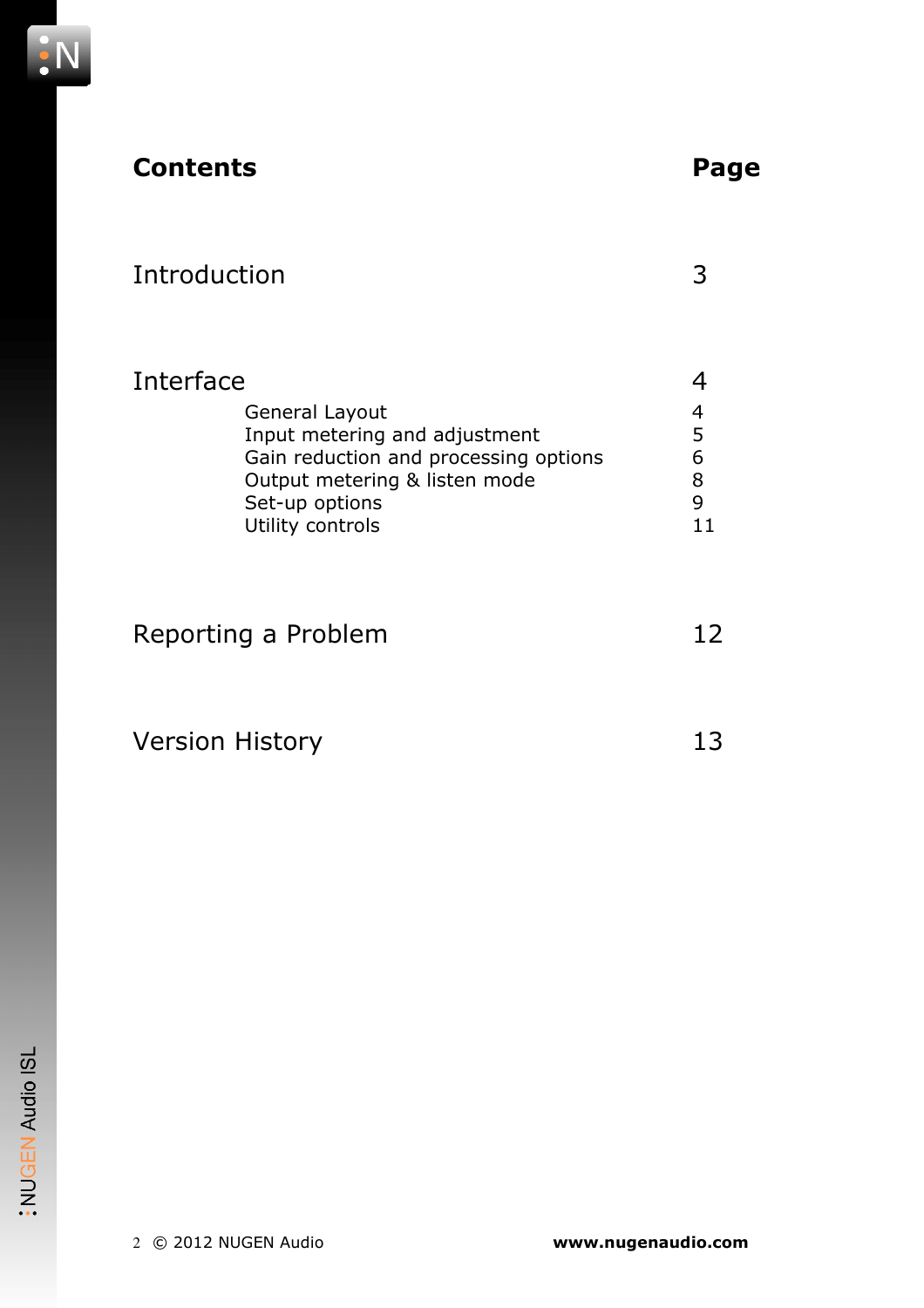

#### Introduction

The NUGEN Audio ISL inter-sample True-Peak limiter is designed for the control of peak levels in audio signals from mono through to 7.1. Unlike traditional approaches to limiting, ISL offers a true brick-wall solution, measuring intersample peaks and allowing the user to define the True-Peak Limit of the audio output (rather than the more traditional threshold control at which limiting begins to take effect).

ISL uses the standardised True-Peak algorithms of ITU-R B.S. 1170 and related standards and is suitable for the control of audio for Post Production and Broadcast applications. True-Peak limiting can also be used to ensure that down-stream Codecs (mp3, AAC etc.) do not introduce distortion into the signal.

Whilst ISL has been designed for the transparent limiting of relatively dynamic high-quality audio, it can also be used to hard limit and reduce dynamic range considerably if this is required.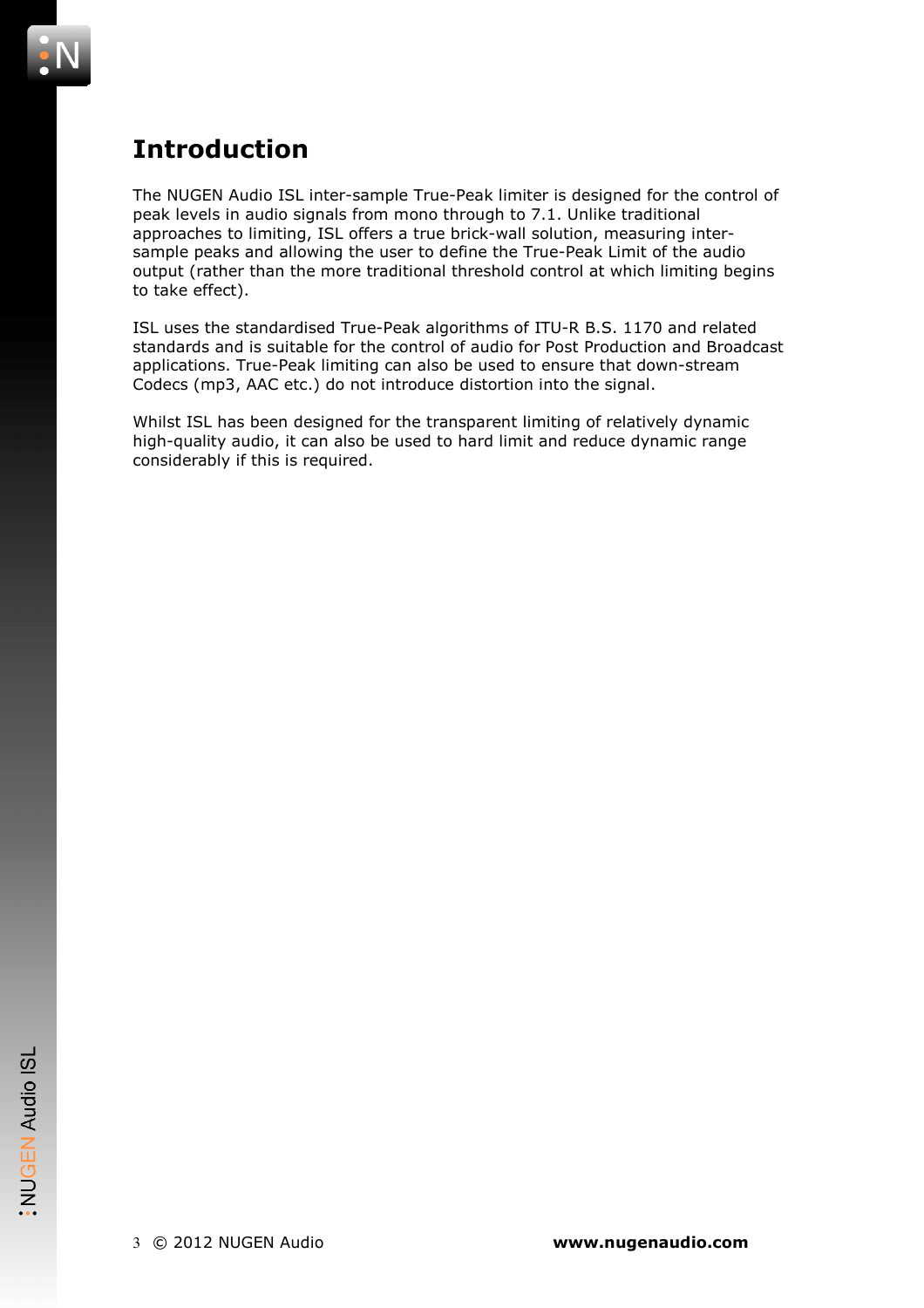

#### Interface – General Layout

The interface is designed to facilitate intuitive operation by following a logical flow from left to right, grouping similar aspects of operation into distinct zones as shown below.



- 1 Input metering and adjustment<br>2 Gain reduction and processing c
- Gain reduction and processing options
- 3 Output metering and listen mode control<br>4 Detailed set-up options
- 4 Detailed set-up options<br>5 Utility control zone
- Utility control zone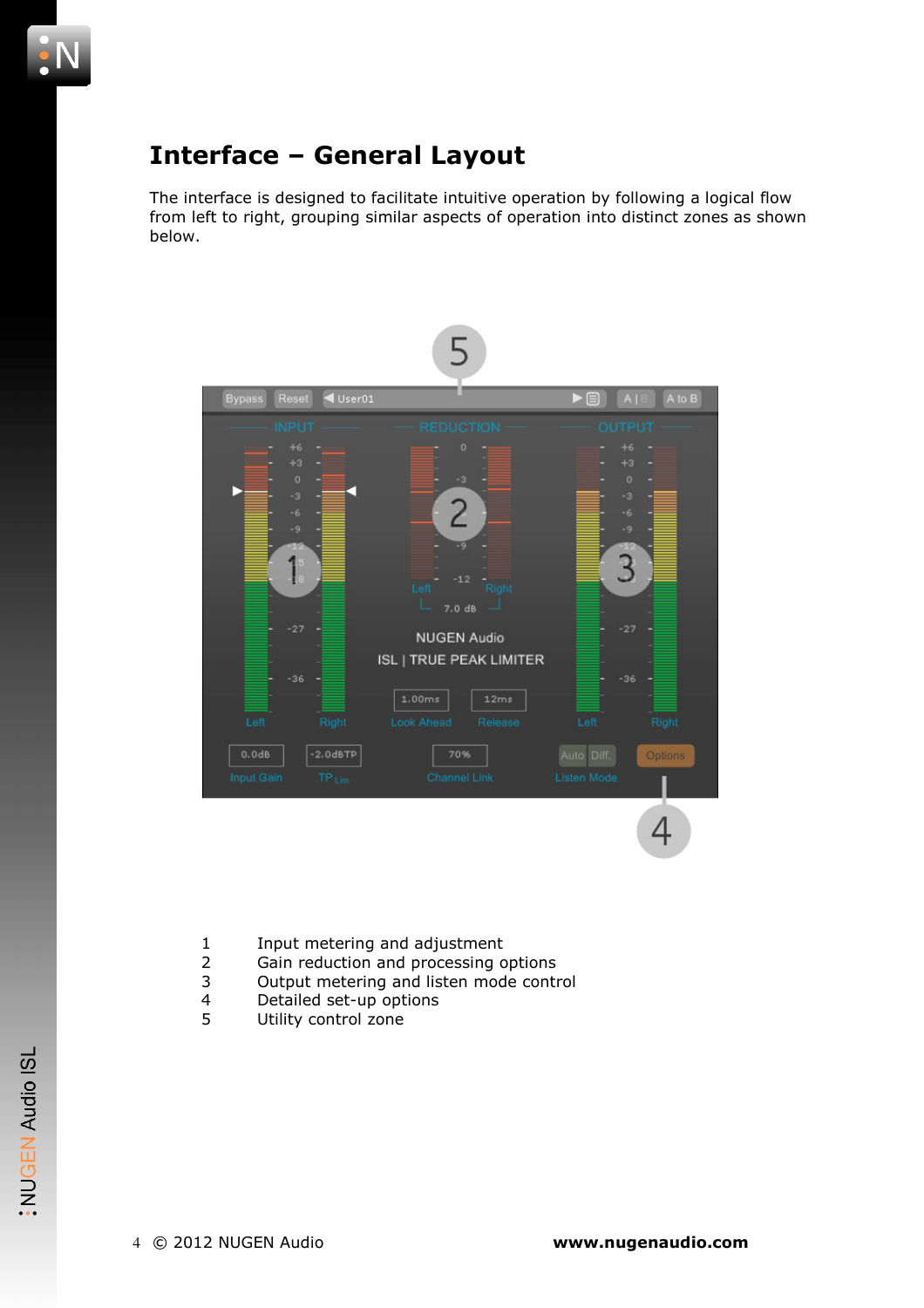

#### **1. Input metering and adjustment**

This section provides a view of the True-Peak input levels (dBTP). Depending upon the version chosen and the audio track this will be shown in a stereo, 5.1 or 7.1 configuration.



- **1** Input Level meters. Depending upon the configuration, ISL will show stereo input, 5.1 or 7.1 metering. The level is shown in dBTP (True-Peak decibels) and can be used to give a standard compliant reading of the incoming audio signal. It is possible to configure the colour and peak hold settings in the options panel. If the input level exceeds the range of the meter, the peakhold marker will flash until re-set. Click the meter to reset levels.
- 2 **Input Gain adjustment.** This parameter can be used to increase or reduce the input level of the incoming audio signal. Click and drag the mouse up or down to adjust the value. It is also possible to double click and enter a target value directly. Alternatively, the arrows on the level meter may be dragged up/down to set the value visually.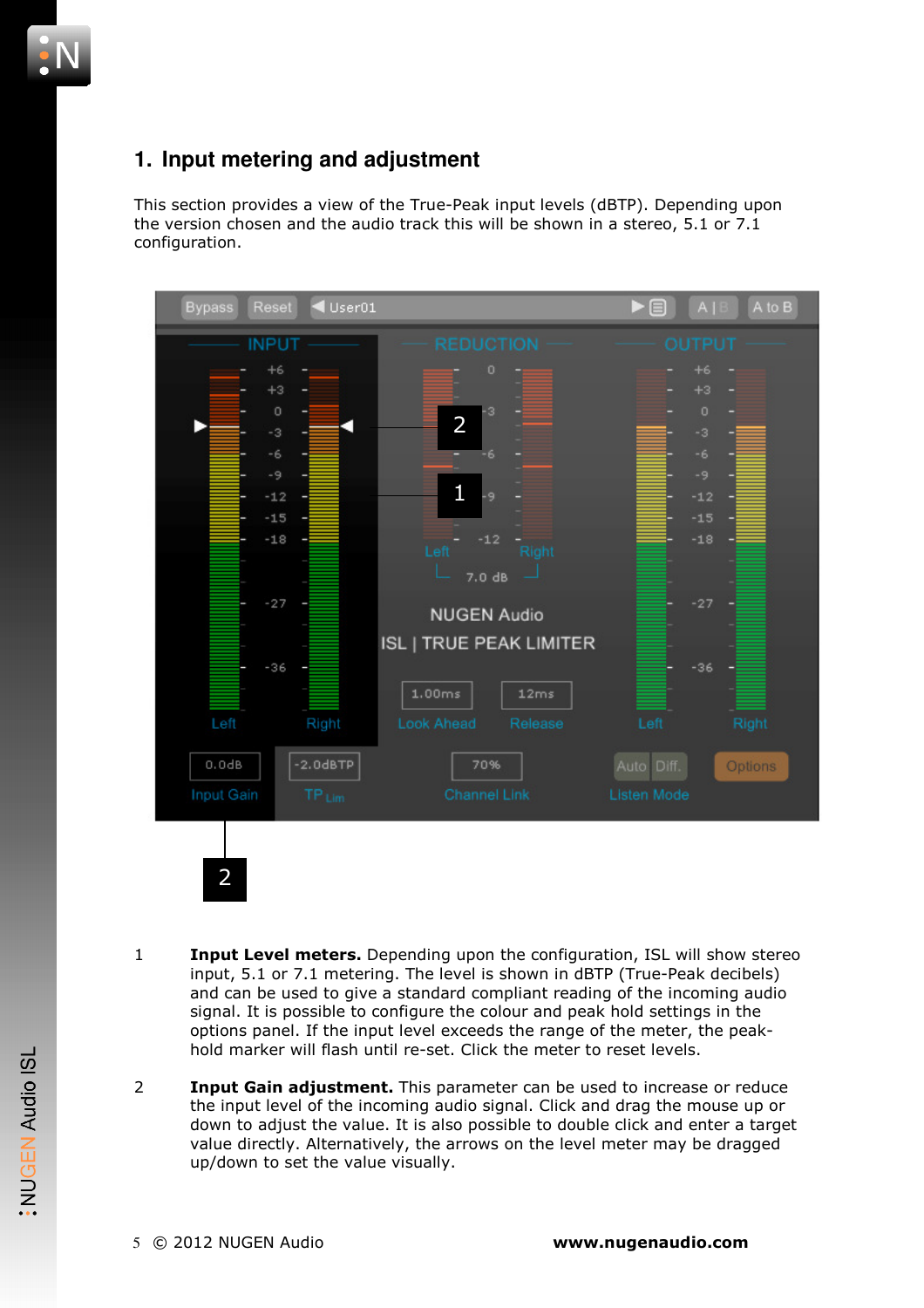

#### **2. Gain reduction and processing options**

This section provides a view of the True-Peak input levels (dBTP). Depending upon the version chosen and the audio track this will be shown in a stereo , 5.1 or 7.1 configuration.



1 Gain reduction meters. Depending upon the configuration, ISL will show stereo input , 5.1 or 7.1 metering. The level is shown in dBTP. If the gain reduction level exceeds the range of the meter, the peak-hold marker will flash until re-set. Click the meter to reset levels.

Below the meter the maximum gain reduction applied is shown in dBTP, which is also reset if the meter is clicked.

**TP<sub>Lim</sub>**. This parameter sets the True-Peak limit (in dBTP) for the audio signal. Click and drag the mouse up or down to adjust the value. It is also possible to double click and enter a target value directly. This parameter alone will ensure compliance with the TP requirements of current loudness standards.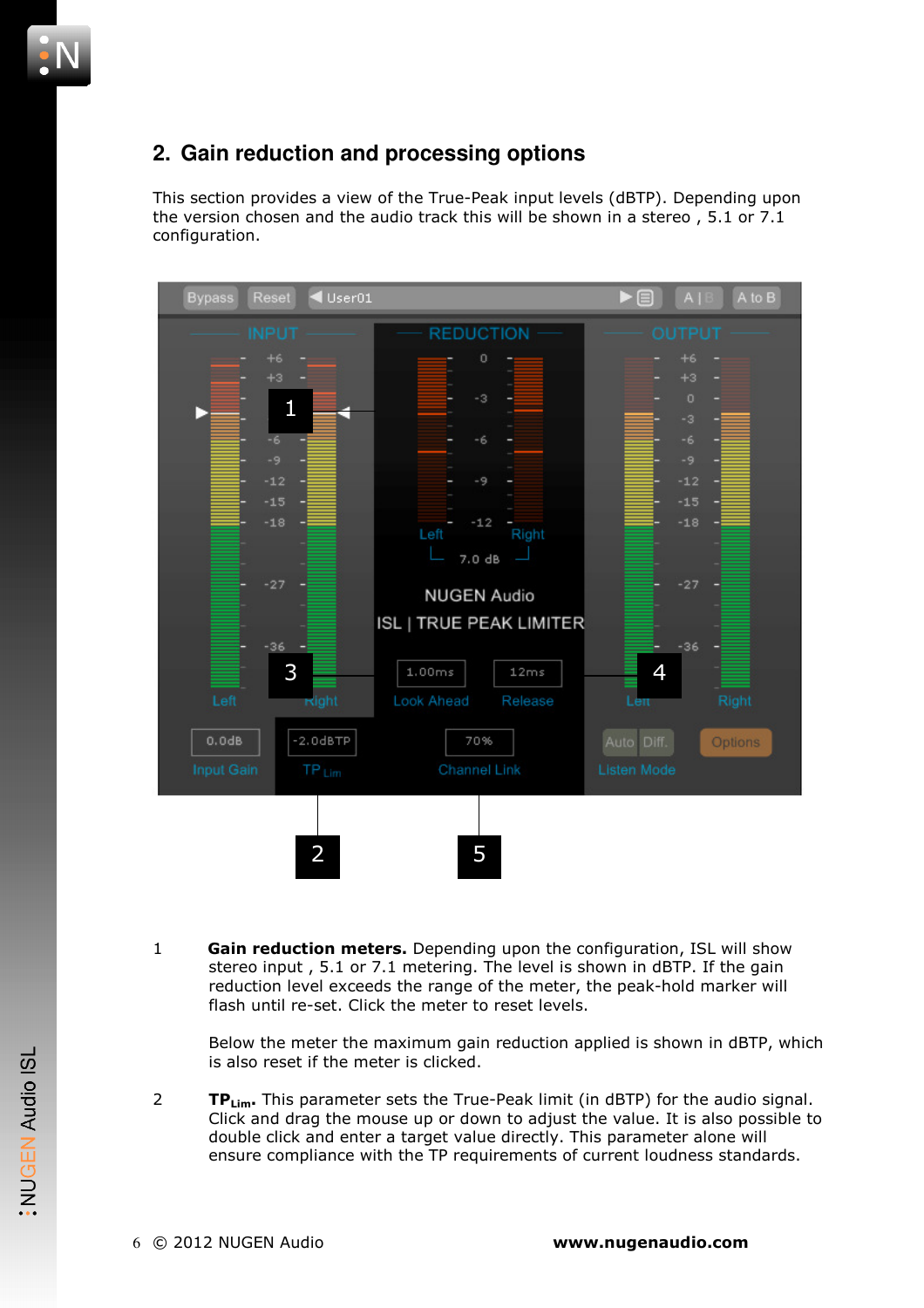

- 3 **Look Ahead.** The look ahead parameter is used to allow ISL to look at the incoming audio in advance of applying processing which allows it to calculate the amount of gain reduction that will be required to meet the  $TP_{\text{lim}}$  criteria. Lower values tend to preserve transients better, but very low values can increase the risk of audible side-effects as the time available to respond to the incoming signal is reduced.
- **4** Release. The release value determines how rapidly the limiter returns to zero gain reduction after the need for reduction is no longer present. The need for gain reduction is determined by the current level and influenced by the levels foreseen by the look-ahead section of the limiter.
- 5 **Channel Link.** ISL uses a series of fully independent limiters, one for each audio channel. The Channel Link control can be used to control how independently these can behave. 0% allows each audio channel to be operated on in isolation. A value of 100% will cause all channels to receive the gain reduction of the channel with the highest input level. Values inbetween can be used to vary the degree of dependence.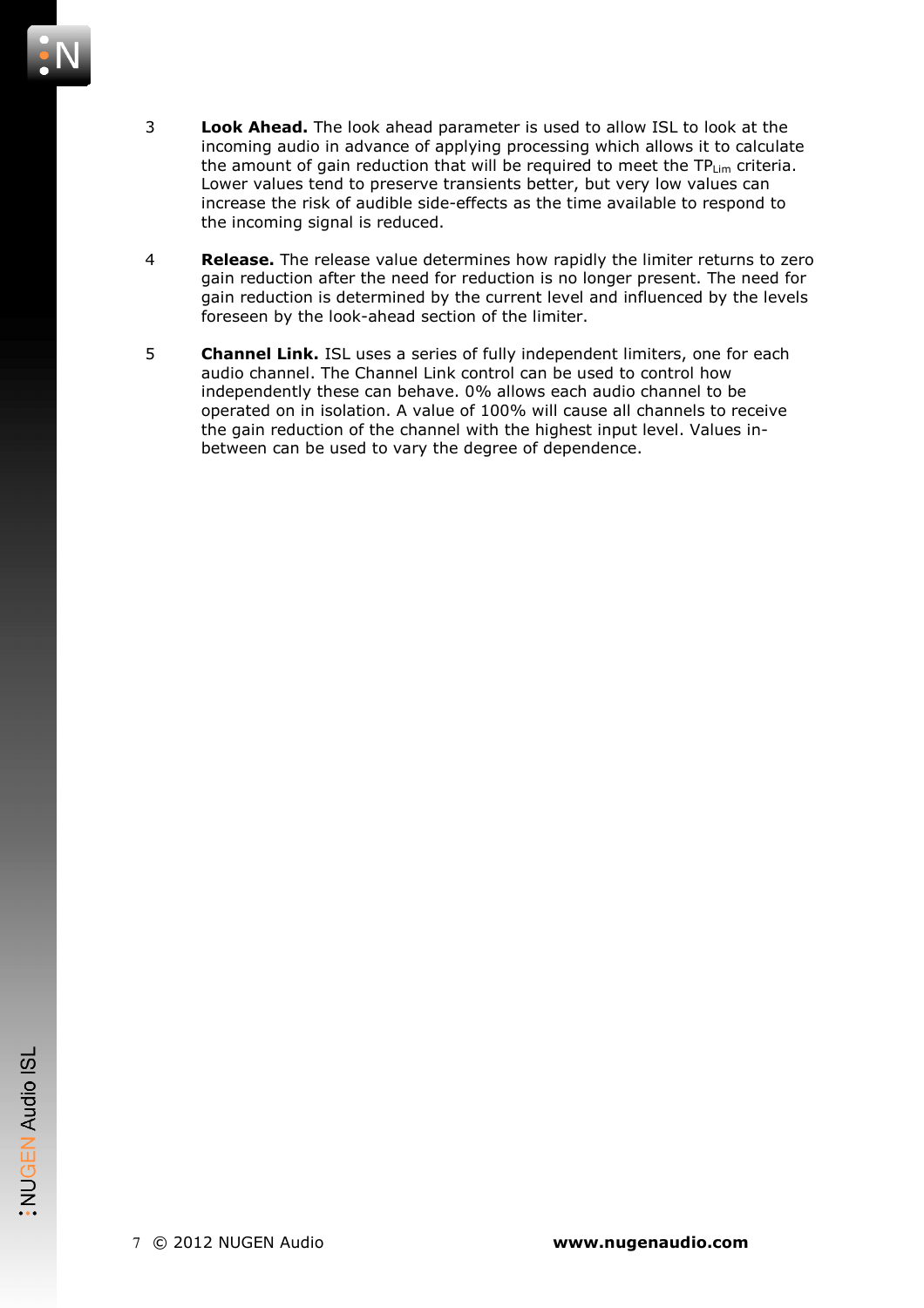

#### **3. Output metering and listen mode**

This section provides a view of the True-Peak input levels (dBTP). Depending upon the version chosen and the audio track this will be shown in a stereo, 5.1 ot 7.1 configuration.



- 1 **Output Level meters.** Depending upon the configuration, ISL will show stereo output, 5.1 or 7.1 metering. The level is shown in dBTP (True-Peak decibels) and can be used to give a standard compliant reading of the out going audio signal. It is possible to configure the colour and peak hold settings in the options panel. If the output level exceeds the range of the meter, the peak-hold marker will flash until re-set. Click the meter to reset levels.
- 2 **Listen Mode\*. Auto** automatically adjusts the output for the input gain applied in the input section. This allows the user to bypass the plug-in and compare the 'effect' of the limiter without the gain section apparent at the output.

The **Diff** (Difference) parameter can be used to switch the output into 'difference' mode. In difference mode ISL allows the user to listen to the difference between the input and the output ie. The gain reduction applied. This can be extremely useful for highlighting changes when fine tuning parameters (eg. The limiter release time) and for checking the processing when a particularly transparent solution is required.

\*Note: both listen modes affect the output and are designed to aid user adjustment and should not be active during mixdown.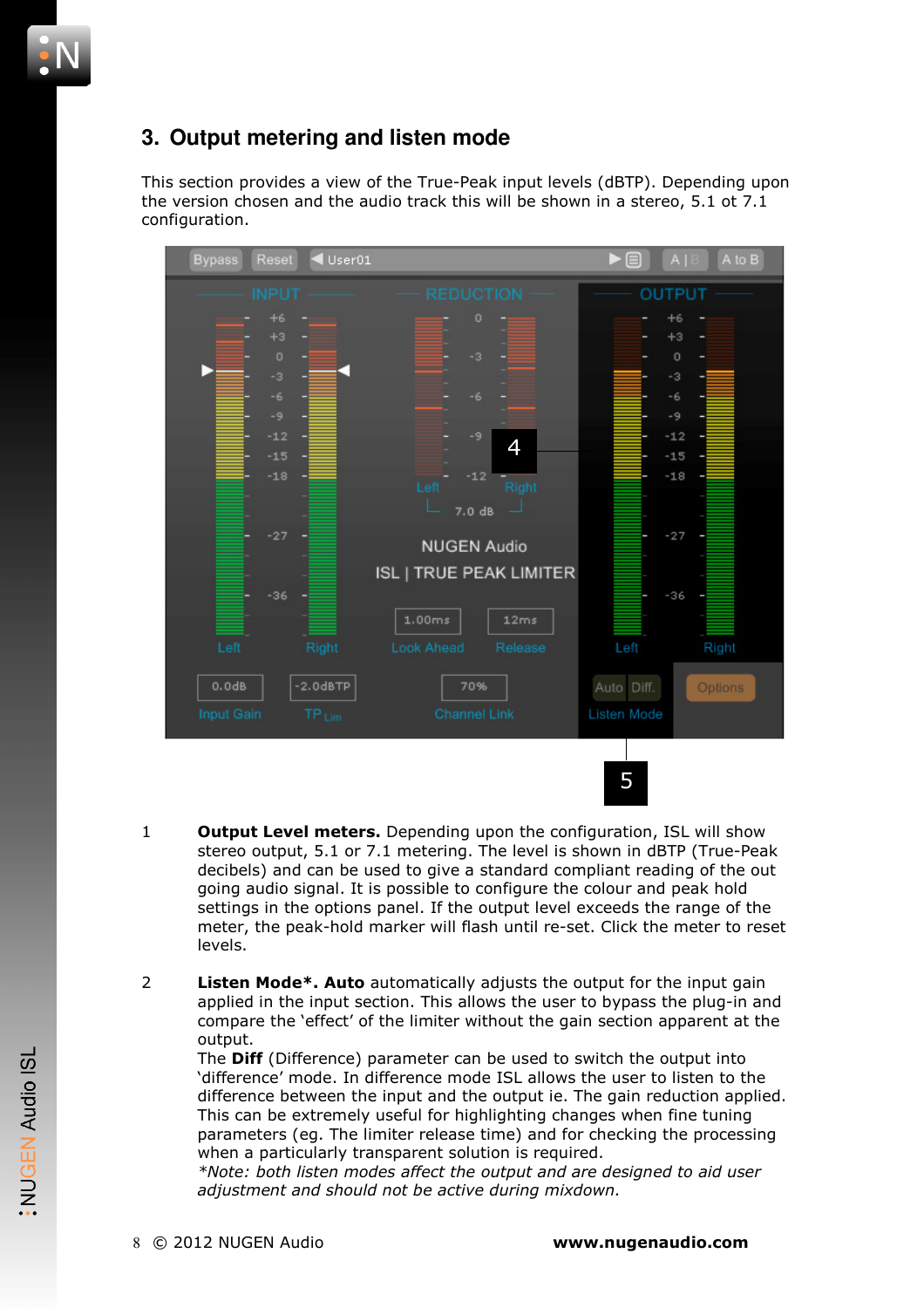

This section provides access to a number of parameters affecting the look, feel and underlying algorithm of ISL. The options panel is opened by clicking the Options button on the main interface.



- 1 Splits. This section allows the level meters to be split into colour banding to facilitate the rapid assessment of whether readings are falling within desired ranges or not. The split values determine the position of the colour boundaries. Click-drag up and down to change the value or double click to enter a value directly. To change the colours of the sections, click the swatch to open up the colour picker window.
- 2 Peak. The peak control toggles the peak-hold feature on/off.

Temp peak. The temp peak control toggles the temporary peak-hold feature on/off.

**Ballistics.** Sets meter ballistics to recognised standards. The update rate and time window is as defined in EBU R128, this parameter determines the decay time only.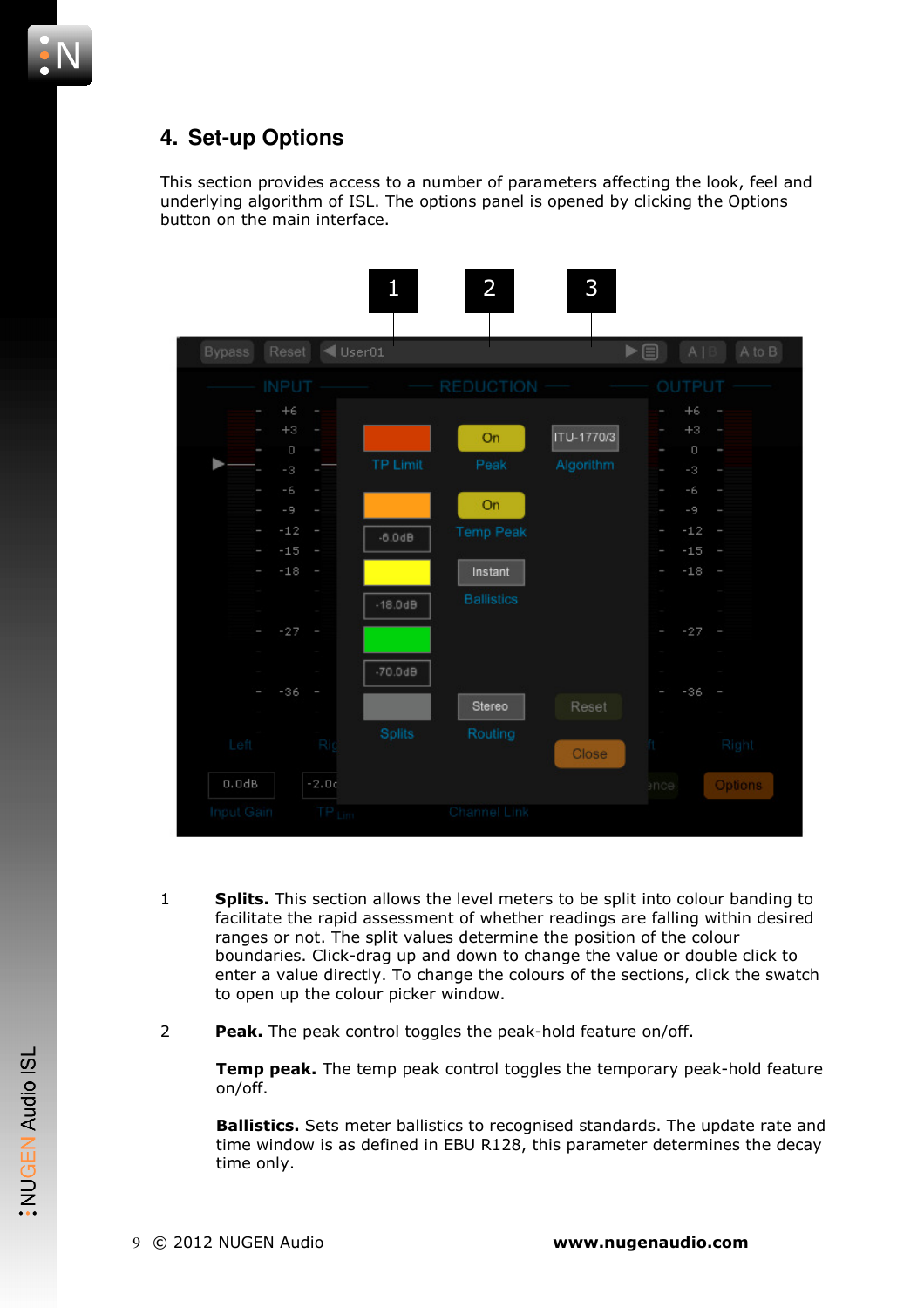Routing. The routing control displays the channel routing within ISL. This will either show 'stereo' for mono or stereo operation or give a 5.1 routing configuration for audio channel routing beyond stereo. Click the box to select from the different options where available.

**3 Algorithm.** Choose from the ITU-R B.S. 1770 true-peak algorithm or the afclip algorithm used in the Apple Mastered for iTunes $\text{I}^{\text{M}*}$  assessment.

Reset. Resets the meter to it's initial configuration.

Close. Closes the options panel.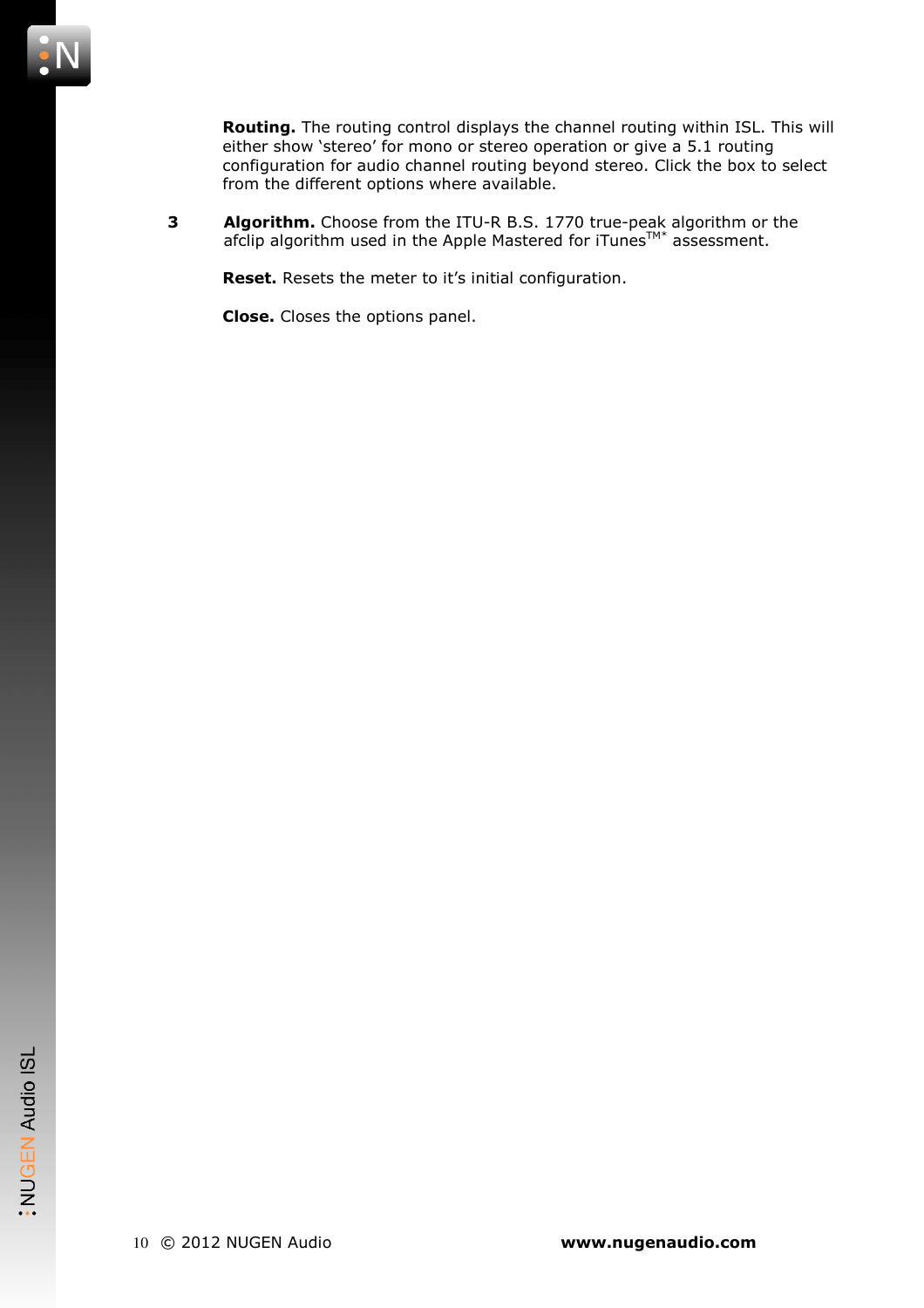#### **5. Utility controls**

ISL supports a number of standard utility controls. These may be duplicated in some instances within the host DAW, however the controls within the plug-in will operate 'in place' to provide seamless audio performance.

| 2                                                                                                                                                                                                                                                                                 |                                                                                                                                                  |                                                                                                                                                                                                                                                                                                         |             | 3                    |
|-----------------------------------------------------------------------------------------------------------------------------------------------------------------------------------------------------------------------------------------------------------------------------------|--------------------------------------------------------------------------------------------------------------------------------------------------|---------------------------------------------------------------------------------------------------------------------------------------------------------------------------------------------------------------------------------------------------------------------------------------------------------|-------------|----------------------|
| <b>Bypass</b>                                                                                                                                                                                                                                                                     | Reset < Film Max Peak Fast                                                                                                                       |                                                                                                                                                                                                                                                                                                         | ▶ 闫         | $A \mid B$<br>A to B |
| 01 Film Max Peak Fast<br>05 DVD Safe<br>06 DVD Hot<br>08 CD Gentle Mastering<br>09 CD Mastering Hot<br>11 User11<br>12 User12<br>13 User13<br>14 User14<br>$15$ User $15$<br>16 User16<br>17 User17<br>18 User18<br>19 User19<br>20 User20<br>21 User21<br>22 User22<br>23 User23 | 02 Film Max Peak Gentle<br>03 Broadcast Safe Peak -9dB<br>04 Broadcast Safe Peak -2dB<br>07 Max Peak Complex Signal<br>10 CD Mastering Very Loud | 24 User24<br>25 User25<br>26 User26<br>27 User27<br>28 User28<br>29 User29<br>30 User30<br>31 User31<br>32 User32<br>33 User33<br>34 User34<br>35 User35<br>36 User36<br>37 User37<br>38 User38<br>39 User39<br>40 User40<br>41 User41<br>42 User42<br>43 User43<br>44 User44<br>45 User45<br>46 User46 |             | Close                |
| <b>Input Gain</b>                                                                                                                                                                                                                                                                 | TP Lim                                                                                                                                           | Channel Link                                                                                                                                                                                                                                                                                            | Listen Mode |                      |

1 **Preset Browser.** Click to open preset browser window to select presets from list. Use arrows to move through presets in order.

- 2 **Bypass.** In-place bypass mode, preserving PDC to avoid re-lock issues.
- 3 **A|B.** Switch between temporary session A and B memories to compare two sets of settings.

A to B (or B to A) transfers current settings in the direction indicated, overwriting those currently in the destination memory.

#### General Functions

- Holding down control (Ctrl) and clicking a control will return the control to the default position (Win) or double click a control (OSX).
- Holding down shift whilst moving a control will allow fine adjustment to be made.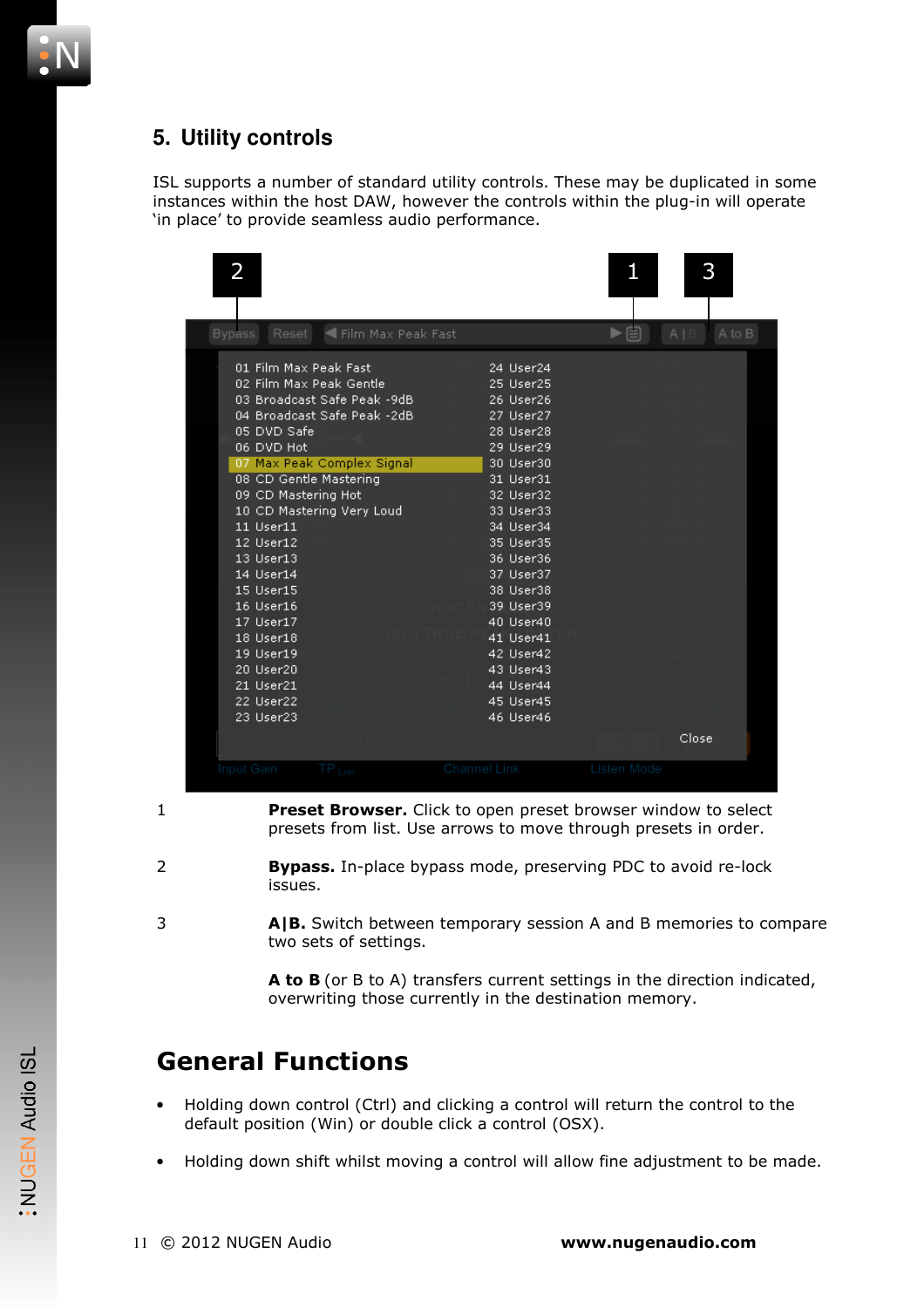

#### Reporting a problem.

If you encounter a problem with any of NUGEN Audio's products, please let us know, to help us improve them.

Please email NUGEN Audio at support@nugenaudio.com giving a clear explanation of the problem. Please state how frequently you've experienced the problem. If there are any particular steps you need to go through to see the problem, please detail these.

Please also state your operating system, and the rough specs for your machine (e.g.- CPU speed, RAM) - in Windows XP you can get this information by right-clicking "My Computer" and selecting properties.

Please be patient with any problems you may experience, particularly with products at a beta stage of release. At NUGEN Audio we take problems with our software seriously, and will endeavour to correct them as quickly as possible.